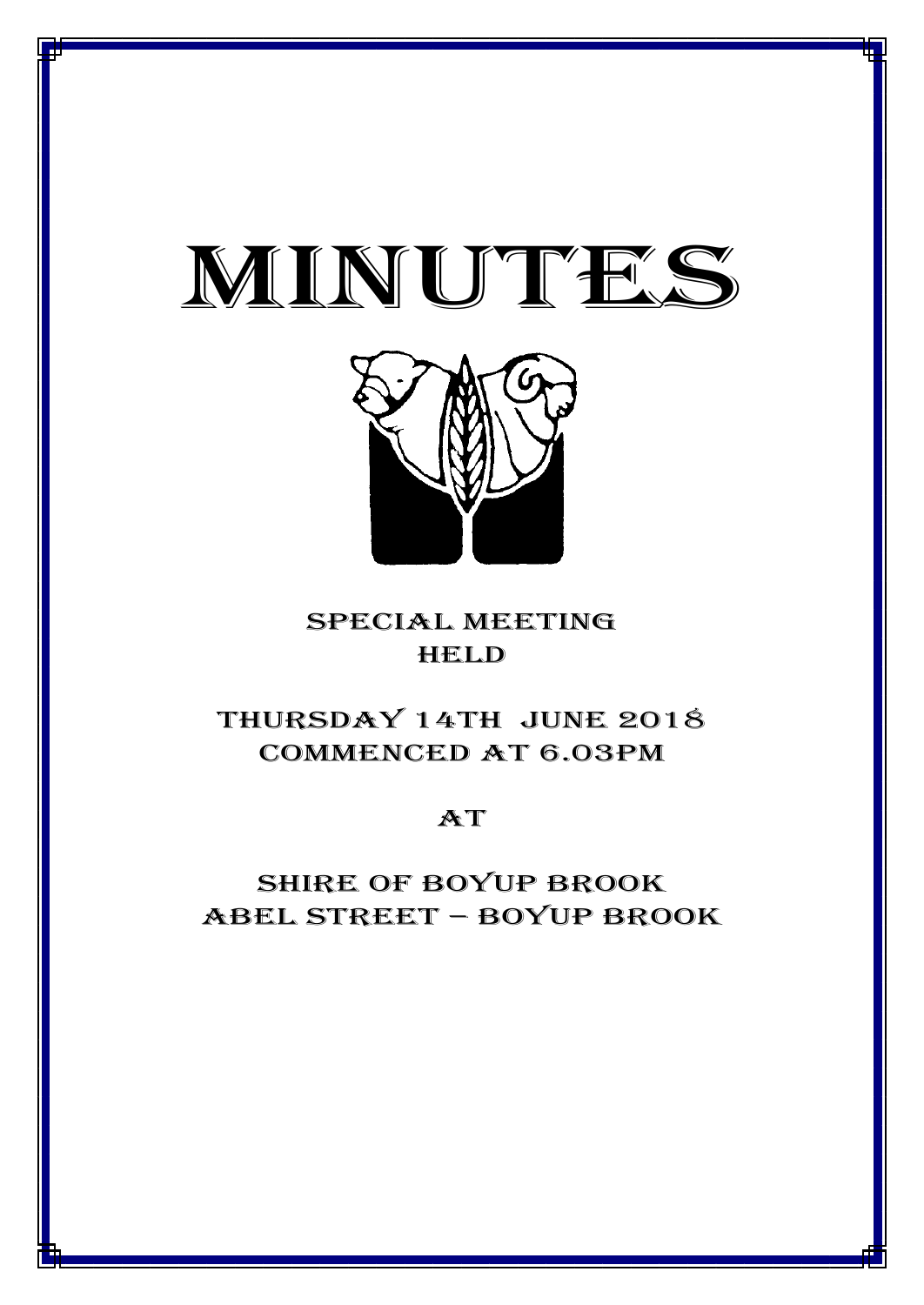# TABLE OF CONTENTS

| 1. |     | RECORD OF ATTENDANCE/APOLOGIES/LEAVE OF ABSENCE PREVIOUSLY APPROVED 3 |  |  |  |  |
|----|-----|-----------------------------------------------------------------------|--|--|--|--|
| 2. |     |                                                                       |  |  |  |  |
| 3. |     |                                                                       |  |  |  |  |
| 4. |     |                                                                       |  |  |  |  |
|    | 4.1 |                                                                       |  |  |  |  |
|    | 4.2 |                                                                       |  |  |  |  |
|    |     |                                                                       |  |  |  |  |

**5. MEETING CLOSED**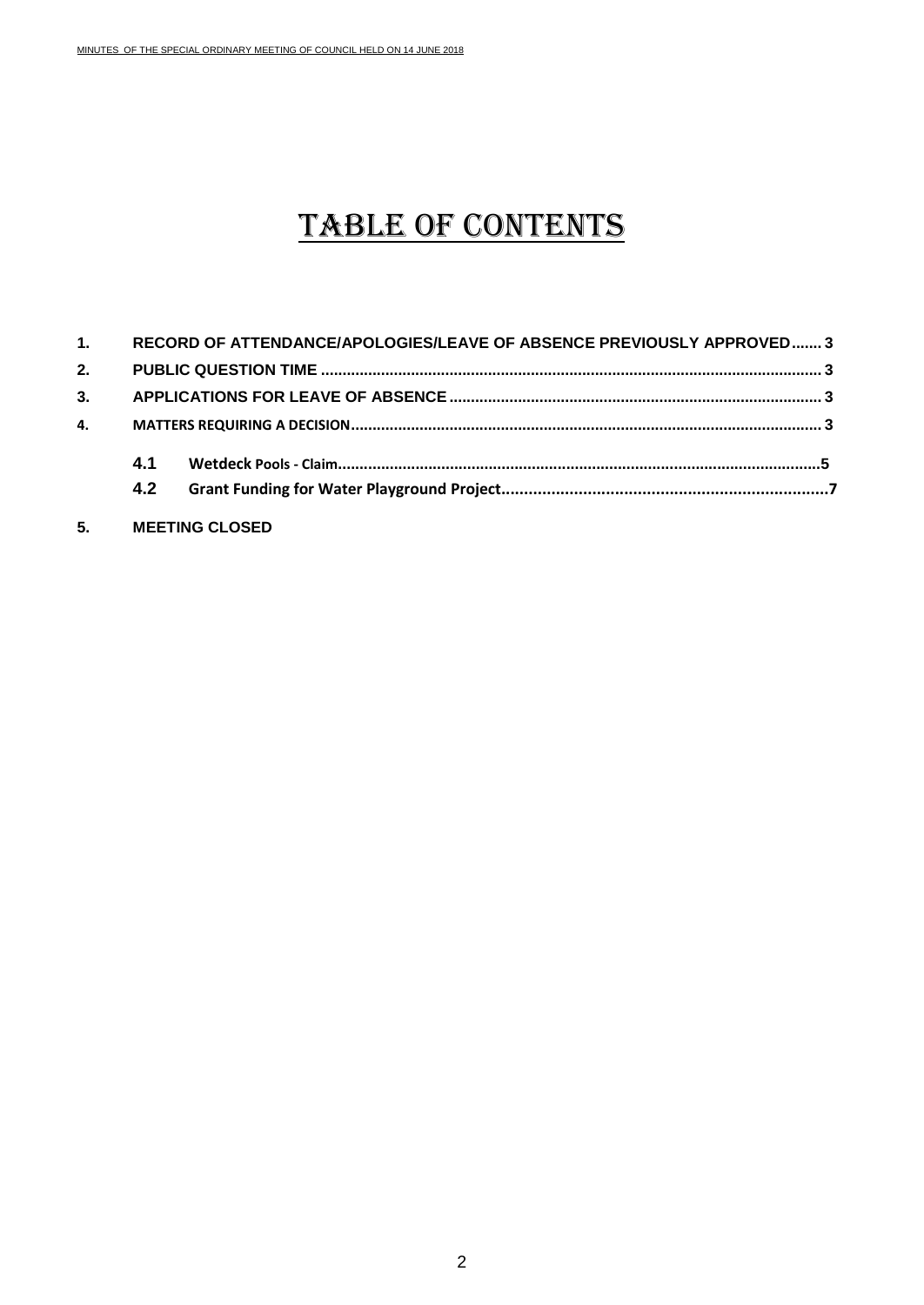# <span id="page-2-0"></span>**1. RECORD OF ATTENDANCE/APOLOGIES/LEAVE OF ABSENCE PREVIOUSLY APPROVED**

# 1.1 **Attendance**

Cr G Aird- Shire President Cr R Walker-Deputy Shire President Cr A Alexander Cr P Kaltenrieder Cr K Moir Cr E Muncey Cr T Oversby Cr H O'Connell Cr E Rear

- STAFF: Mr Alan Lamb (Chief Executive Officer) Mr Daly Winter (Manager Community and Regulatory Services) Mrs Maria Lane (Executive Assistant)
- 1.2 Apologies
- 1.3 Leave of Absence
- <span id="page-2-1"></span>**2. PUBLIC QUESTION TIME**
- <span id="page-2-2"></span>**3. APPLICATIONS FOR LEAVE OF ABSENCE**
- <span id="page-2-3"></span>**4. MATTERS REQUIRING A DECISION**
	- **4.1 Confidential Item: Settlement of Wetdeck Pools' Damages Claim**

# **COUNCIL DECISION & OFFICER RECOMMENDATION - Item 4.1**

**MOVED: Cr Aird SECONDED: Cr Walker**

**That Council act on McLeods Barristers and Solicitors recommendation and:**

- **1. Settle the current (INV-0699) claim by Wetdeck Pools with an offer of \$12,500.00 excluding GST.**
- **2. Have the Shire enter into a confidential Deed of Settlement, whereby Wetdeck Pools agrees to waive any further claim against the Shire in respect of requisition R 23207 (the Contract) or the works subject of the Contract.**

**CARRIED 7/2 Res 91/18**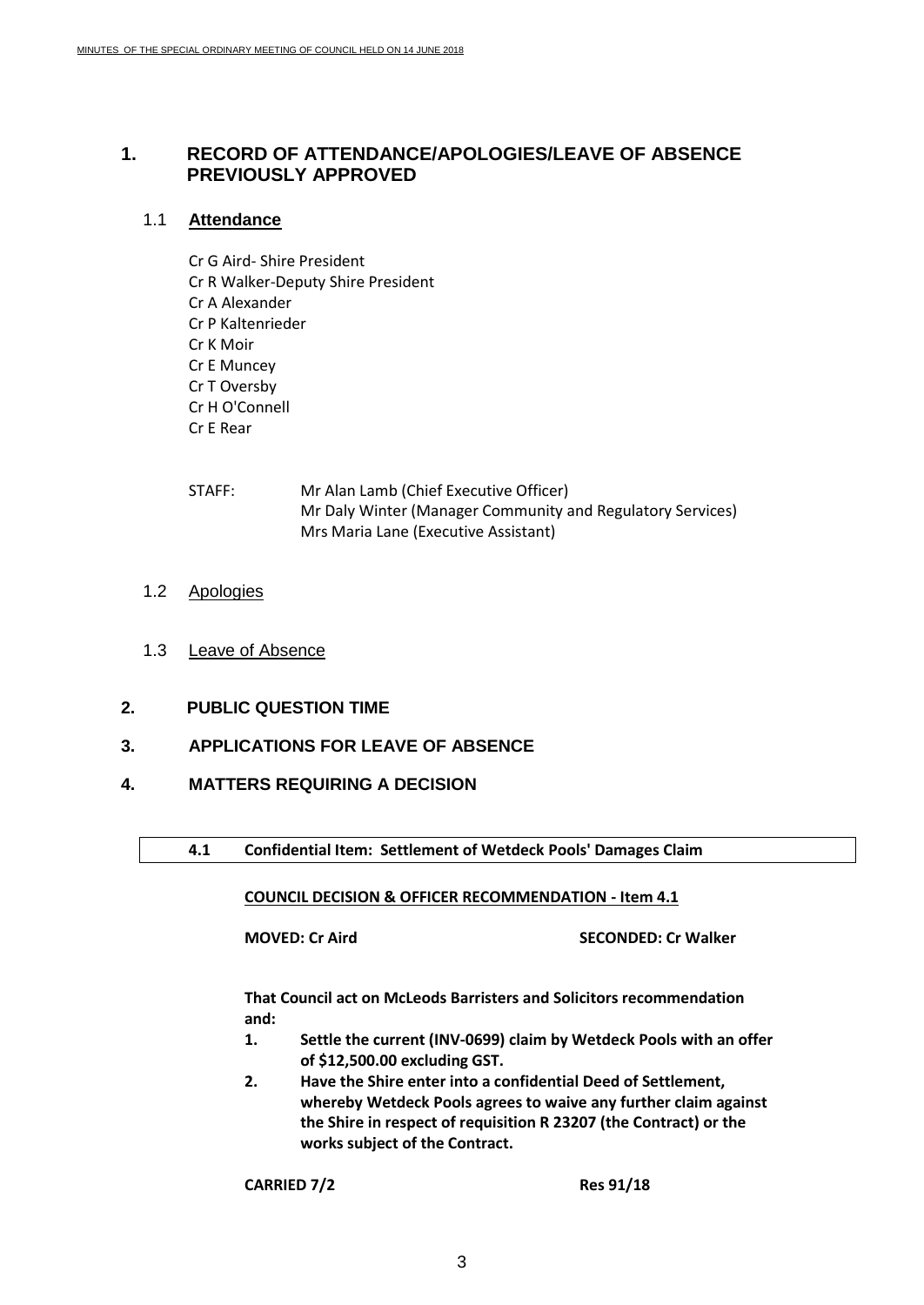#### **4.2 Grant Funding for Water Playground Project**

| Location:                       | <b>Swimming Pool</b>                                                                |  |  |  |
|---------------------------------|-------------------------------------------------------------------------------------|--|--|--|
| Applicant:                      | N/a                                                                                 |  |  |  |
| File:                           | <b>Swimming Pool</b>                                                                |  |  |  |
| Disclosure of Officer Interest: | None                                                                                |  |  |  |
| Date:                           | 11 June 2018                                                                        |  |  |  |
| Author:                         | Alan Lamb                                                                           |  |  |  |
| <b>Authorizing Officer:</b>     | <b>Chief Executive Officer</b>                                                      |  |  |  |
| Attachments:                    | Letter from Department of Local Government,<br><b>Sport and Cultural Industries</b> |  |  |  |

\_\_\_\_\_\_\_\_\_\_\_\_\_\_\_\_\_\_\_\_\_\_\_\_\_\_\_\_\_\_\_\_\_\_\_\_\_\_\_\_\_\_\_\_\_\_\_\_\_\_\_\_\_\_\_\_\_\_\_\_\_\_\_\_\_\_\_\_\_\_

#### **SUMMARY**

The purpose of this report is put before Council the DLGSCI letter in response to Council's request to defer the Community Pools Revitalisation funding secured for the water playground facility, and to amend its purpose. The request was agreed to with conditions and it is recommended that Council agree to meet the conditions and move purposefully toward meeting these new conditions.

#### **BACKGROUND**

The following comes from previous reports:

*At the 25 August 2016 Council Meeting, Council resolved to support the development of a water play facility at the Boyup Brook Swimming Pool.* 

*At the 15 February 2018 Council Meeting, Council resolved to appoint a Water Playground Committee with the authority to purchase.* 

*At the February Meeting of the Water Playground Committee the Committee resolve to:*

- *1. engage Wetdeck Pools to construct a water playground facility at the Shire swimming pool complex to a maximum cost of \$130,650 excluding GST.*
- *2. require that the supplier:*
	- *to have the project completed and operational no later than 31st May 2018*
	- *use stainless steel fittings*
	- *make the water features (spraying units and the like) interchangeable so that the playground may be reconfigured from time to time*
	- *construct the deck and associated plumbing such that additional features could be added at a later date.*
- *3. Committee meet with the supplier and further scope the project as soon as practicable.*

*Following the meeting between the Water Playground Committee and representatives from Wetdeck Pools a new location was selected as the preferred site. This location incorporated a retaining wall feature and was positioned in a more suitable location*  for monitoring by the Swimming Pool Manager as it was immediately behind the small *frog pool.*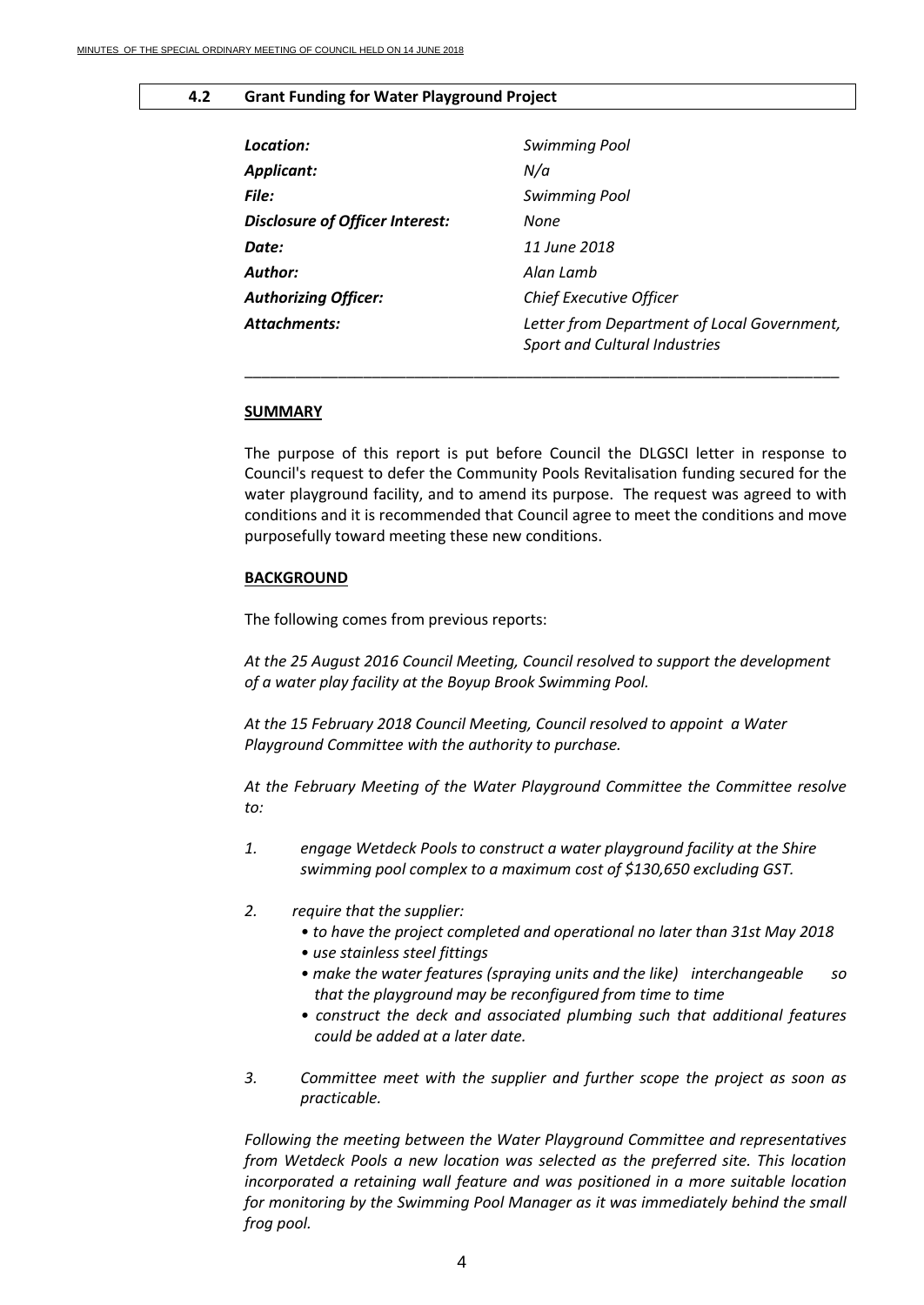*The inclusion of a new retaining wall pushed costs beyond the figures initially presented to Council. A new project budget is detailed below.*

## *Project Budget –*

| <b>Boyup Brook Splash Pad Budget</b>           |                                      |                                |                                    |             |                                           |                   |  |
|------------------------------------------------|--------------------------------------|--------------------------------|------------------------------------|-------------|-------------------------------------------|-------------------|--|
| <b>Expenditure</b>                             | Un<br>it                             | <b>Total</b>                   | <b>Income</b>                      | <b>Unit</b> | <b>Total</b>                              | c/nc              |  |
| <b>Works</b>                                   | $\overline{\boldsymbol{\mathsf{s}}}$ |                                | <b>Grants and Other Income</b>     | \$          |                                           |                   |  |
| Water Playground plus<br>retaining wall works. |                                      | Ś<br>149,750                   | Department Sport and<br>Recreation |             | \$<br>32,000                              | $\mathcal{C}_{0}$ |  |
|                                                |                                      |                                | Department Sport and<br>Recreation |             | Ś<br>32,000                               | $\epsilon$        |  |
|                                                |                                      |                                | Shire of Boyup Brook               |             | Ś<br>36,000                               | $\mathcal{C}$     |  |
|                                                |                                      |                                | Lotterywest                        |             | $\mathsf{\hat{S}}$<br>20,000              | $\mathcal{C}_{0}$ |  |
| <b>Subtotal</b>                                |                                      | $\mathsf{S}$<br>149,750        | <b>Subtotal</b>                    |             | $\overline{\mathbf{s}}$<br>120,000        |                   |  |
| <b>In-kind Work</b>                            |                                      | <b>In-kind Contributions</b>   |                                    |             |                                           |                   |  |
| Shire Labour (130 hours)                       | \$<br>55                             | \$<br>7,150                    | Shire Labour (130 hours)           | \$<br>55    | \$<br>7,150                               | $\epsilon$        |  |
| <b>Shire Plant</b>                             |                                      | Ś<br>3,000                     | <b>Shire Plant</b>                 |             | Ś<br>3,000                                | $\epsilon$        |  |
| <b>Subtotal</b>                                |                                      | \$10,150                       | <b>Subtotal</b>                    |             | $\mathsf{\hat{S}}$<br>10,150              |                   |  |
| <b>Promotion and Advertising</b>               |                                      |                                | <b>Promotion and Advertising</b>   |             |                                           |                   |  |
| Promotion                                      |                                      | \$<br>500                      | Promotion                          |             | \$<br>500                                 | $\epsilon$        |  |
| <b>Materials and Contractors</b>               |                                      |                                | <b>Materials and Contractors</b>   |             |                                           |                   |  |
| <i>*Concrete</i>                               |                                      | 16,600                         | Concrete                           |             | 16,600                                    |                   |  |
| <i>*Electrical</i>                             |                                      | 10,000                         | <b>Electrical</b>                  |             | 10,000                                    |                   |  |
| *Plumbing                                      |                                      | 3,000                          | Plumbing                           |             | 3,000                                     |                   |  |
| <b>Subtotal</b>                                |                                      | $\boldsymbol{\zeta}$<br>30,100 | <b>Subtotal</b>                    |             | $\overline{\boldsymbol{\zeta}}$<br>30,100 |                   |  |
| <b>Total Expenditure (A)</b><br>\$190,000.00   |                                      |                                | <b>Total Income (B)</b>            |             | \$190,000.00                              |                   |  |
| <b>ESTIMATES Only</b><br>٠                     |                                      |                                |                                    |             |                                           |                   |  |

# *Time Constraints –*

*As there were significant time constraints on the completion date for this project in consultation with the Shire President and Chief Executive Officer, the CEO authorised a purchase order to be placed with the selected supplier.*

*At the April 2018 meeting of Council, the officer recommendation was moved and seconded but lost, as follows:*

*That Council;*

- *1. Authorises the additional expenditure of \$59,350.00 for the Water Playground Project.*
- *2. Endorses the Committees selection of Wetdeck Pools as the preferred supplier and the Chief Executives Officers actions in placing the Purchase Order to meet project deadlines.*

#### *LOST 2/7 Res 72/18*

*The resolution gives direction on the project but is not clear on the matter of grants.* 

The following comment was provided to the May 2018 meeting.: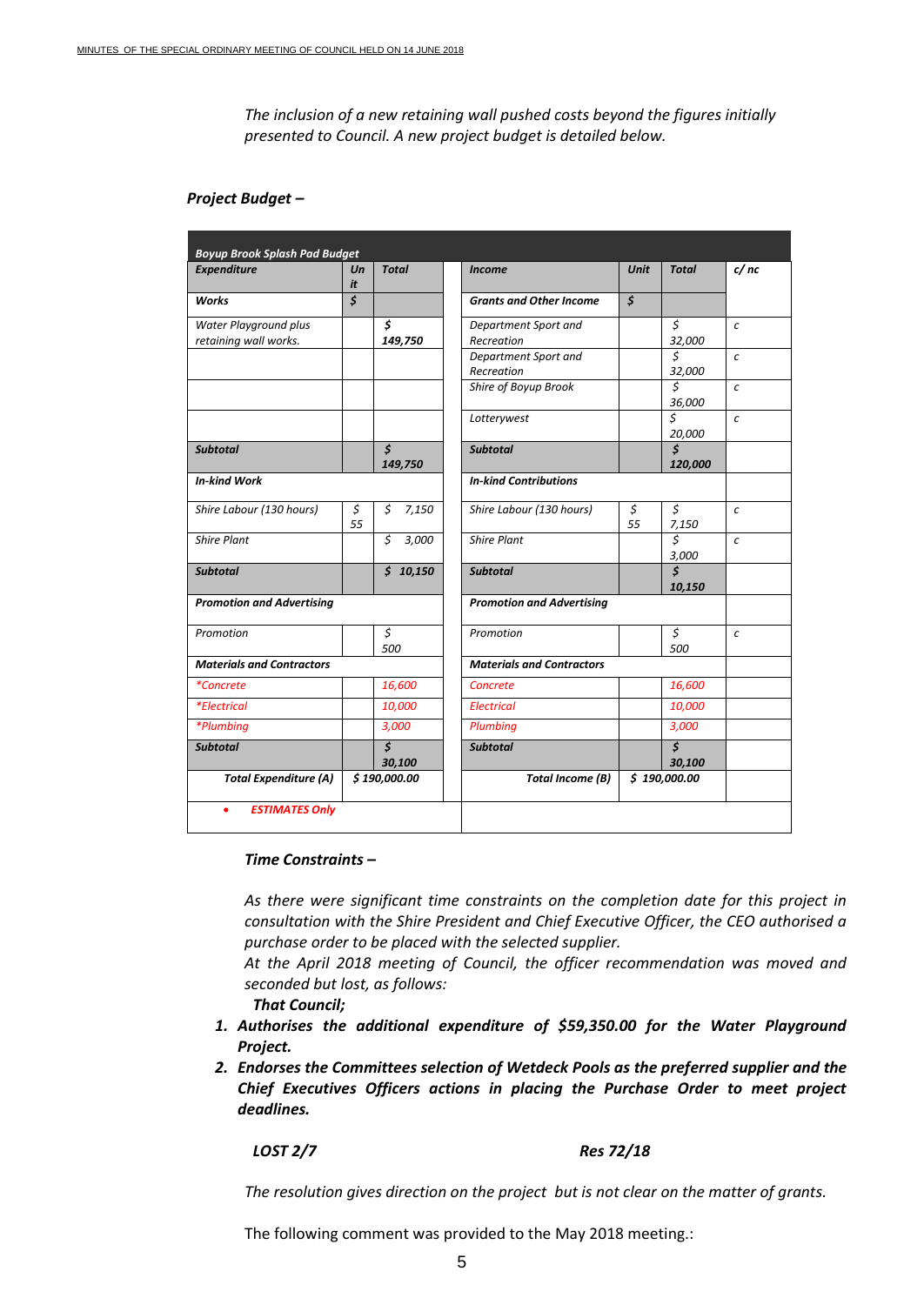*Before moving to the grants, its important to review the position in financial terms.*

*The Committee had Council's authorisation to purchase. At its meeting held 15 February 2018 the Committee resolved :*

# *1 engage Wetdeck Pools to construct a water playground facility at the Shire swimming pool complex to a maximum cost of \$130,650 excluding GST.*

*Subsequently, the CEO issued a purchase order to the firm (5/4/2018) for an amount of \$149,750, on the understanding that there was a matter of urgency in now getting the Committee's decision actioned, and that the Committee had met with the firm and increased the scope of the project.*

*So the firm was engaged by the Committee in February and the engagement confirmed by a purchase order in April. The firm was contacted later in April to advise that Council no longer supported the project and so there was insufficient funds to complete it, and the order was cancelled. The firm has indicated they have expenses relating to visits, purchases and the like and a claim is expected.*

*In relation to the Lotterywest grant of \$20,000. Council has 6 months in which to spend and acquit this grant, acquittal is required by 5 August 2018. In relation to the DSR grant of \$64,000. In September 2017, DSR advised that Boyup Brook would receive the 2017/18 grant of \$32,000 to add to the \$32,000 from 2016/17. That the project had to be completed and acquitted by 1 June 2018.* 

*Following indication that there may be an opportunity to defer the DSR grant acquittal etc, a letter was forwarded seeking to have the project completion and acquittal date extended to allow Council, at this meeting, to consider seeking to use the grant for the purpose it was approved for or a like purpose. Whilst there has been no reply to this letter as yet this item is included to give Council the opportunity to either review the project, consider another or decide to return grant funds, if the opportunity to do so is presented by DSR.*

*The options discussed with DSR and included in the letter are as follows:*

- *1. Return all grant funds held*
- *2. Revisit the expanded water play project and fund the grant shortfall part from what was budgeted in 2017/18 and the balance from a 2018/19 provision.*
- *3. Revisit the original water play project and seek to complete it within budget provisions.*
- *4. Look to a similar project which may be acceptable to DSR (then also acceptable to Lotterywest). Here the children's splash pool replacement was noted as being a similar project.*

*If Council were to use Wet Deck Pools for options 2, 3 or 4 then it may be possible for costs incurred, by that firm, to be transferred to one of these projects.* 

*If the option of deferring the DSR grant acquittal date presents itself does Council wish to have option 2, 3, or 4, or any other pursued or should option 1 be actioned?*

*If there is an opportunity to defer the DSR grant, does Council also wish to seek to have the Lotterywest grant deferred, to be used for the same purpose as the DSR grant, or returned?*

# **New information**

At its May 2018 meeting Council resolved as follows:

*That Council;*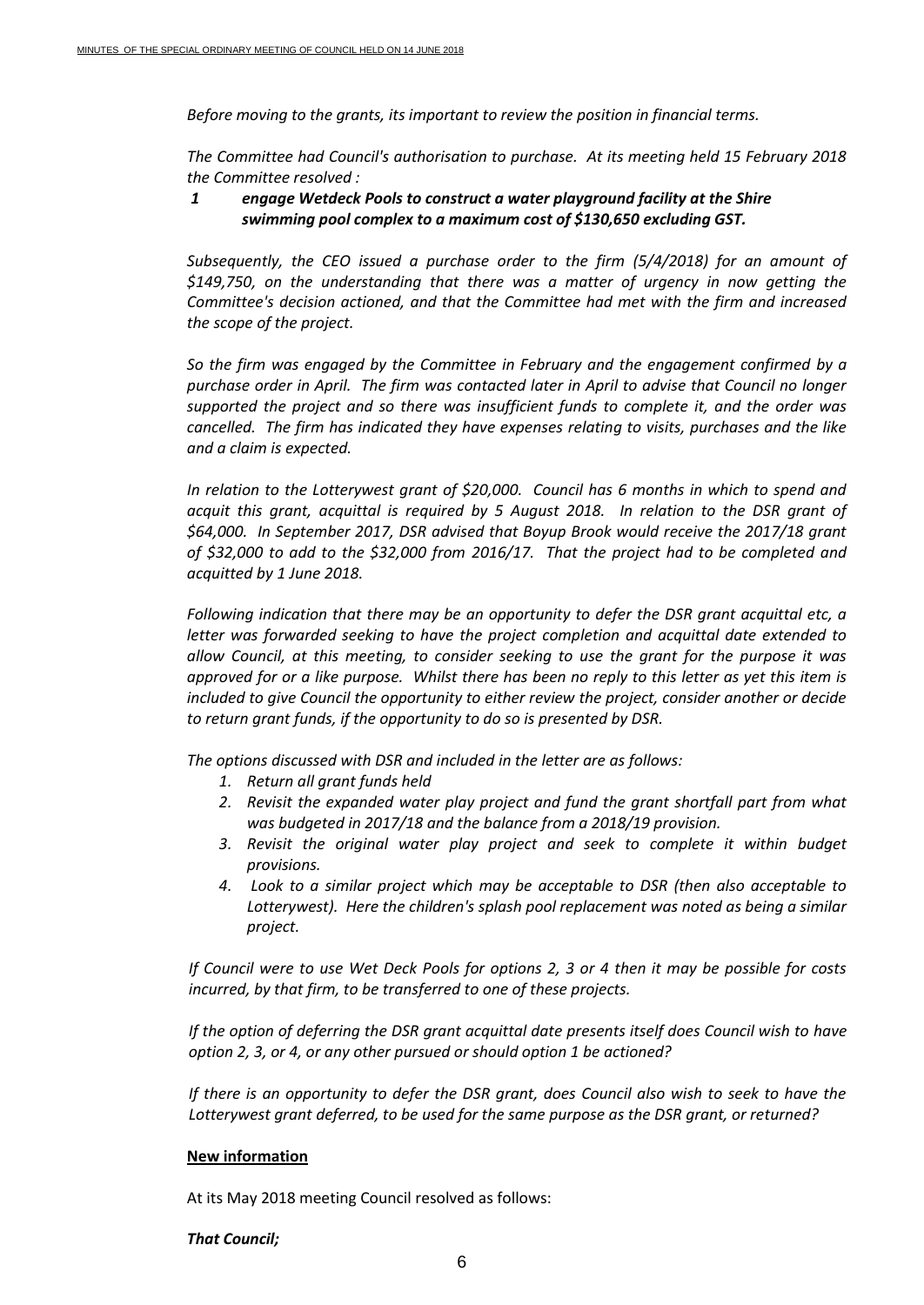- *1 seek to have the Community Pools Revitalisation Program grant of \$64,000 acquittal date extended, from 1 June 2018, to 30 June 2019, or another date acceptable to the Government Department, in order to:* 
	- *c) seek approval for funds to be used for a new, yet to be decided,* 
		- *but similar project, such as a new children's splash pool.*

*2 seek to have the Lotterywest grant of \$20,000 acquittal date extended to 30 June 2019 in order to:*

> *c) seek approval for funds to be used for a new, yet to be decided, but similar project, such as a new children's splash pool.*

*CARRIED BY ABSOLUTE MAJORITY 7/2 Res 86/18*

# **COMMENT**

Council's request to defer the grant was approved on the following conditions:

This extension is conditional on the shire submitting:

- 1. an alternative project proposal by no later than 30 July 2018 for consideration; and once approved
- 2. project milestone dates refer below:

| <b>Revised project milestones</b> | Proposed completion date |
|-----------------------------------|--------------------------|
| Preparation Tender / Quotes       |                          |
| Signing of Contract               |                          |
| Site Works to Commence            |                          |
| <b>Construction Commences</b>     |                          |
| 50% Completion                    |                          |
| <b>Project Completed</b>          |                          |

If Council wishes to seek to use the grant funds (\$64,000), it will need to have decided on a project so that this can be forwarded to the DLGSCI by 30 July 2018. In order to make an informed decision it will need to give an indication of what it wants to do so that budget prices (and or quotations) may be obtained prior to the July Council meeting. In order to achieve this, and noting that Wetdeck Pools was previously selected to assist with the proposed water playground project, it is recommended that Council:

- 1. Accept the revised grant conditions
- 2. Approve the appointment of Wetdecks Pools to provide a concept plan and cost estimates for a water play facility which involves:
- Removal of the current kiddies splash pool
- Construction of a water play facility which incorporates a splash pool and water play deck, either as one construction or as two, dependant on legislative and other requirements, within a total budget of \$200,000.
- 3. Approve expenditure of \$5,000 to meet the costs of item 2.
- 4. Pass to the pool committee oversight of the project commencing with a review and recommendation to Council, at its July ordinary meeting, on a costed concept plan for the project that includes a timeline in the format requested.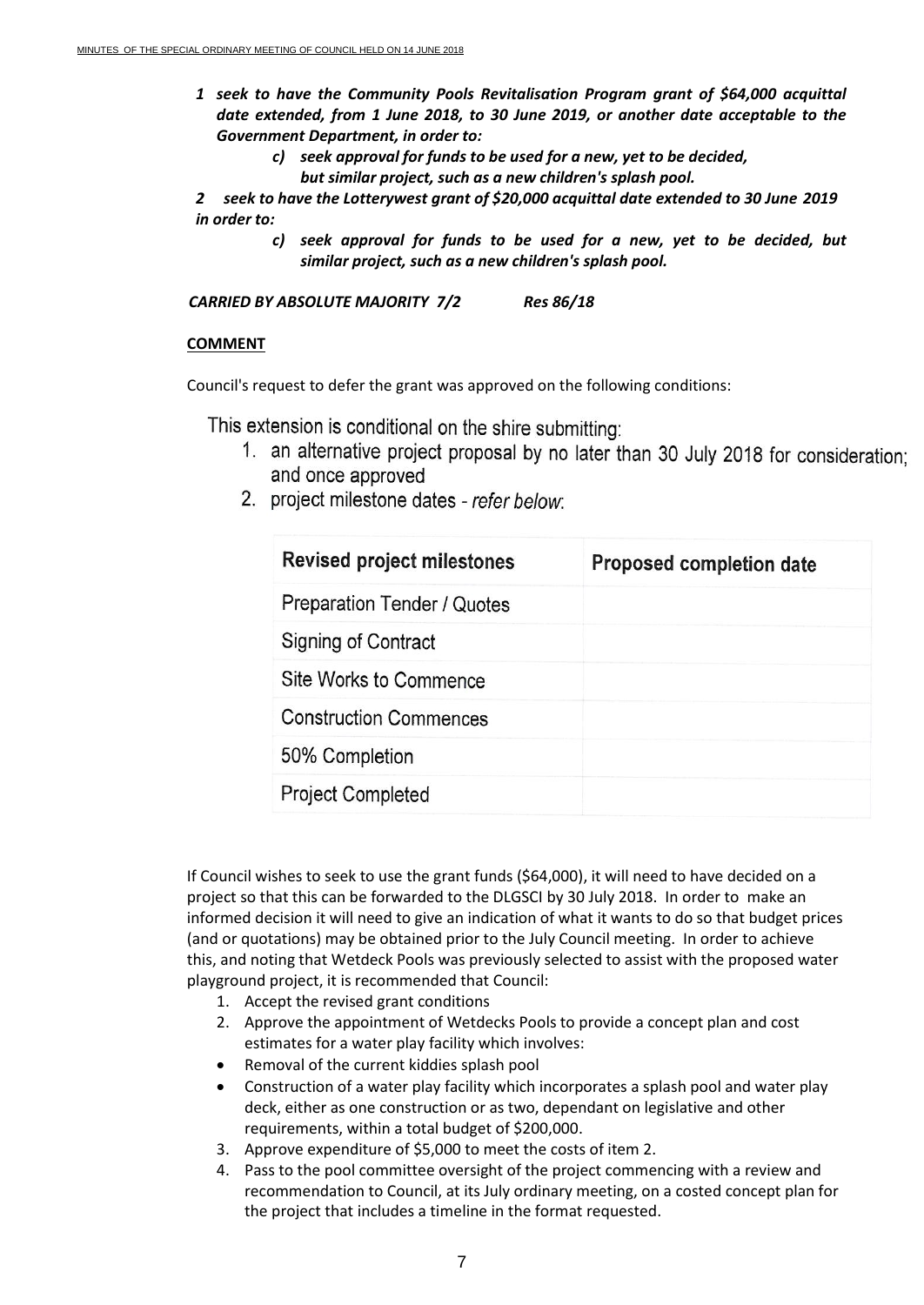# **CONSULTATION**

The author has discussed the matter with staff, The owner of Wetdeck Pools , and the President.

## **STATUTORY OBLIGATIONS**

Nil

## **POLICY IMPLICATIONS**

Nil

# **BUDGET/FINANCIAL IMPLICATIONS**

Not known at this time, dependant on Council direction.

## **STRATEGIC IMPLICATIONS**

Nil

# **SUSTAINABILITY IMPLICATIONS**

**Environmental**

There are no known significant environmental issues.

**Economic**

There are no known significant economic issues.

**Socia**l

The pool complex is a very well used feature of the town. The main pool and kiddies pool have served the community well for many years and the recent heating project has enhanced the community benefit of this facility. The water playground will add to amenity of the pool area and encourage increased usage.

## **VOTING REQUIREMENTS**

Absolute majority

## **COUNCIL DECISION & OFFICER RECOMMENDATION - ITEM 4.2**

**MOVED: Cr Oversby SECONDED: Cr Moir**

**That Council:** 

- **1. Accept the revised grant conditions with the following timeline preparation quotes 1st July, signing contract 16th July site works and construction commenced 1st August, 50% completion 30th August and project completed 30th September 2018.**
- **2. Approve the appointment of Wetdecks Pools to provide a concept plan and cost estimates for a replacement of the kiddies pool to the value of \$5,000.00 excluding GST which involves:**
- **Removal of the current kiddies splash pool and metal shade cover.**
- **Construction of a new kiddies pool facility which incorporates a beach style entry, within a total budget of \$117,500 excluding GST inclusive of concept plan.**
- **3. Pass to the Swimming Pool committee oversight of the project commencing with 2 committee meetings before the end of June and a scheduled special council meeting on 26th June 2018.**

**CARRIED BY ABSOLUTE MAJORITY 9/0 Res 92/18**